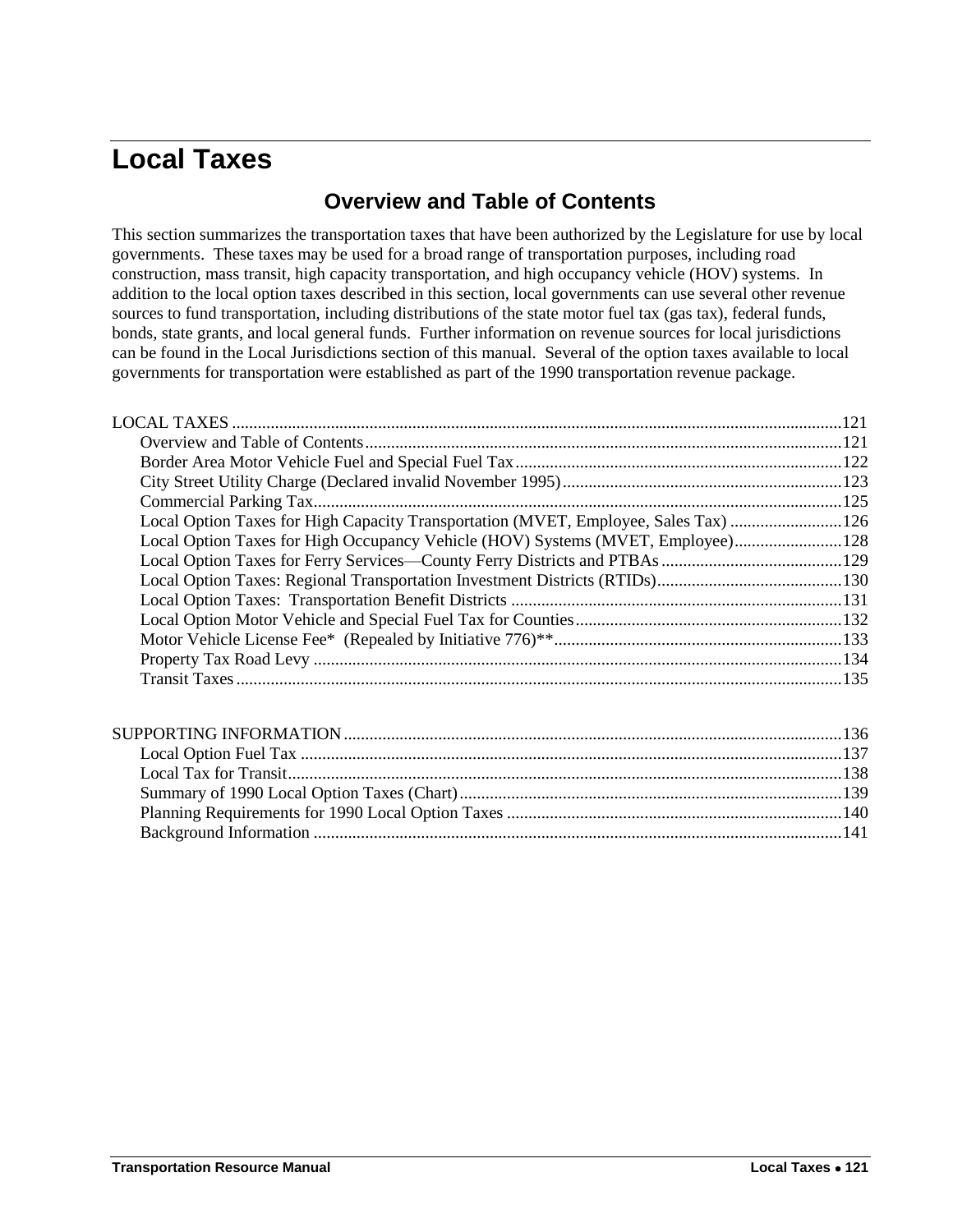## <span id="page-1-0"></span>REVENUE SOURCE: **Border Area Motor Vehicle Fuel and Special Fuel Tax**

RCW: 82.47.020 (Authorized in 1991)

### WHO'S ELIGIBLE

Cities and towns within 10 miles of an international border crossing or transportation benefit districts (TBDs) that contain an international border crossing.

#### WHERE ENACTED

Sumas, Blaine, Nooksack, and Point Roberts TBDs have enacted this tax.

#### PURPOSE

For street maintenance and construction in areas along the Canadian border that are experiencing extraordinary traffic levels and impacts due to Canadian motorists.

#### **PROVISIONS**

Jurisdictions are authorized to impose a tax of up to one cent. Voter approval is required. Revenue may be used only for street construction and maintenance. Tax applies to both motor vehicle fuel and special fuel.

#### REVENUE

Three cities imposed the border area motor vehicle fuel and special fuel tax during 2007 and reported the revenue on city street forms submitted to the Department of Transportation. Whatcom County reported for Point Roberts TBD.

|                    | <b>Current Rate</b> | Revenue  |
|--------------------|---------------------|----------|
| Blaine             | $1\phi$ /gallon     | \$98,831 |
| <b>Nooksack</b>    | $1\phi$ /gallon     | \$14,641 |
| Point Roberts, TBD | $1\phi$ /gallon     | \$41,668 |
| Sumas              | $1\phi$ /gallon     | \$21,004 |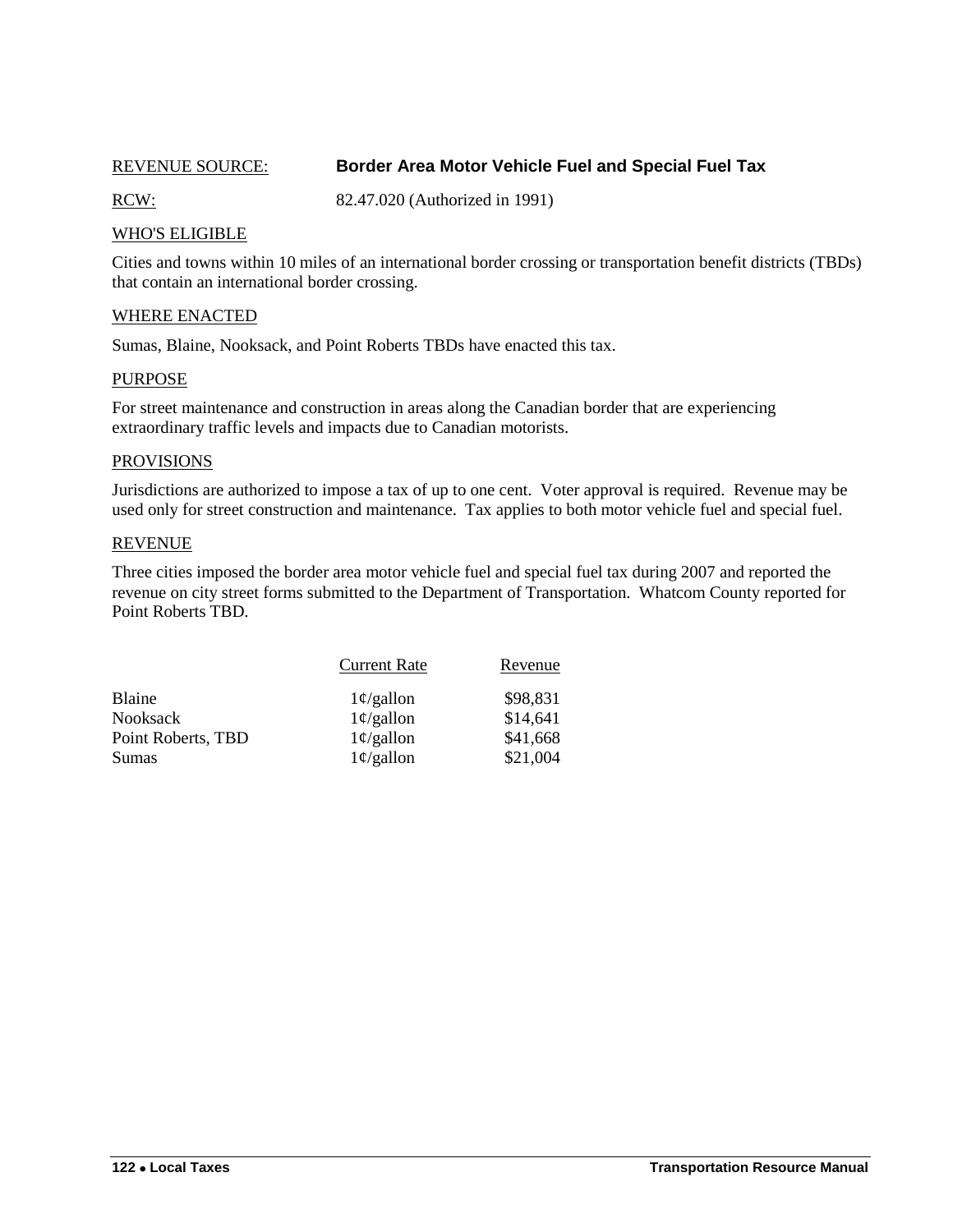<span id="page-2-0"></span>REVENUE SOURCE: **City Street Utility Charge (Declared invalid November 1995)**

RCW: 82.80.050 (Authorized in 1990)

#### WHO'S ELIGIBLE

**Cities** 

#### WHERE ENACTED

#### **The city street utility charge was declared invalid by the Washington State Supreme Court in November 1995.**

The Court found in Covell v. City of Seattle that the street utility tax was not a valid fee, but a tax on property that violated (1) the State Constitution's tax uniformity clause, which requires that the rate of tax be a uniform percentage of value for all real property, and (2) the one percent levy limitation, which requires voter approval for property taxes that exceed 1% of property value.

Prior to November 1995, the following cities had enacted this charge: Grandview, Kent, Mabton, Marcus, Medical Lake, Richland, Seattle, Snoqualmie, Soap Lake, Union Gap, Wenatchee, and Wilkeson.

#### PURPOSE

Street utilities may be established to own, maintain, operate, and preserve any prescribed portion of the streets of a city or town. Street utilities may include street lighting, traffic control devices, sidewalks, curbs, gutters, parking facilities, and drainage facilities. Revenues collected by street utilities must be used only for transportation purposes.

#### **PROVISIONS**

- City levy only.
- Rate capped at equivalent of \$2 per employee per month for businesses and \$2 per housing unit per month as defined in RCW 35.95.040.
- Rates must be uniform within each class of service (business and residential) and both classes must be assessed the charge.
- Other features:
	- Revenue limited to 50% of maintenance and operations budget
	- Tax exempt entities do not pay
	- Full credit given against street utility charge for any commuter or employer tax based on number of employees collected for transportation purposes.
- Not subject to a vote of the people or to exclusive referendum procedure; subject to local laws regarding referenda.
- Subject to planning provisions. (See *[Planning Requirements for 1990 Local Option Taxes](#page-19-0)*)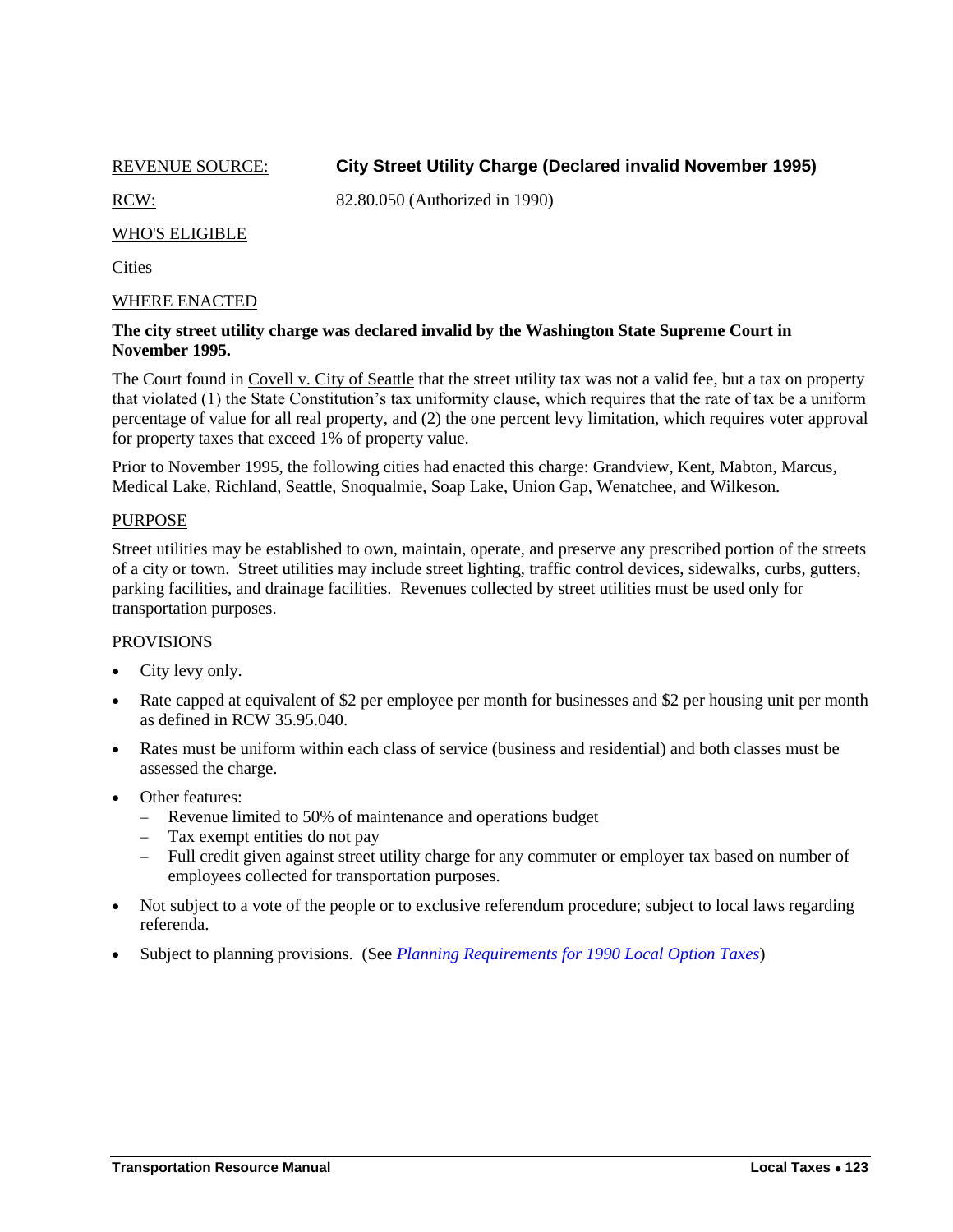# **REVENUE**

Cities that imposed the city street utility charge during 1995 and reported the revenue on city street forms submitted to the Department of Transportation:

| Grandview           | \$75,096     |
|---------------------|--------------|
| Mabton              | \$5,598      |
| <b>Marcus</b>       | \$1,419      |
| <b>Medical Lake</b> | \$26,212     |
| Richland            | \$423,074    |
| Seattle             | \$10,273,672 |
| Snoqualmie          | \$24,416     |
| Soap Lake           | \$18,140     |
| <b>Union Gap</b>    | \$94,240     |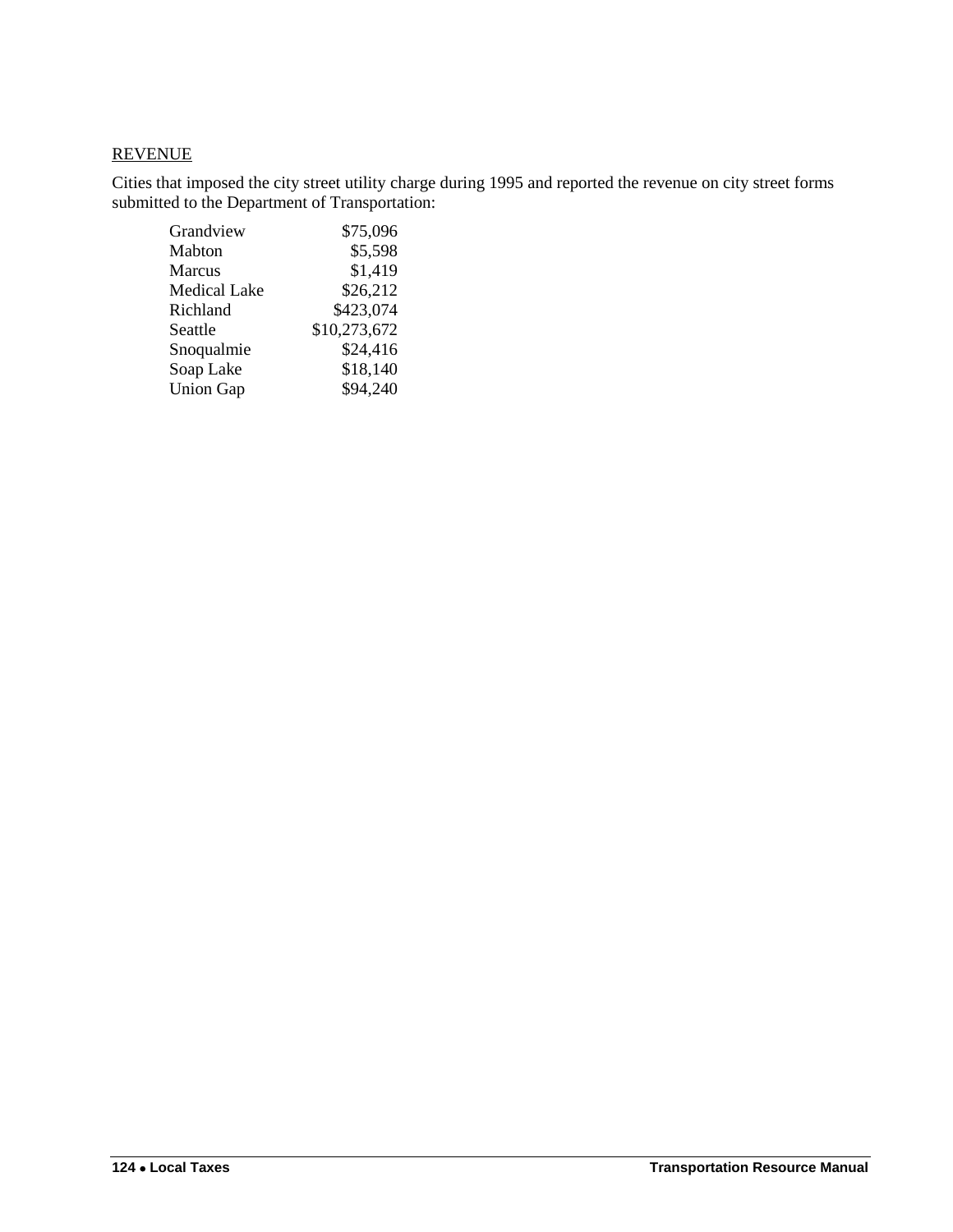<span id="page-4-0"></span>

# REVENUE SOURCE: **Commercial Parking Tax**

RCW: 82.80.030 (Authorized in 1990)

#### WHO'S ELIGIBLE

County (unincorporated area) or city

#### WHERE ENACTED

The cities of SeaTac, Bainbridge Island, Bremerton, Mukilteo, and Tukwila have implemented this tax.

### **PURPOSE**

For general transportation purposes, including construction and operation of state highways, county roads, and city streets; public transportation; high capacity transportation; transportation planning and design; and other transportation-related activities.

#### **PROVISIONS**

- No rate set; rate setting parameters provided.
- Tax may either be on the commercial parking business, based on gross proceeds or number of stalls, or on the customer (similar to an admissions tax).
- Tax exempt carpools, vehicles with handicapped decals, and government vehicles are exempt from the tax.
- Subject to planning provisions. (See *[Planning Requirements for 1990 Local Option Taxes](#page-19-0)*)
- Subject to exclusive referendum procedure. (See *[Background Information](#page-20-0)* ).

#### REVENUE

Jurisdictions that imposed the commercial parking tax during 2007 and reported the revenue on city street or county road forms submitted to the Department of Transportation or the Local Government Reporting System of the Office of the State Auditor:

| SeaTac            | \$5,278,931 |
|-------------------|-------------|
| Bainbridge Island | \$508,772   |
| <b>Bremerton</b>  | \$293,874   |
| Mukilteo          | \$57,355    |
| Tukwila           | \$152,701   |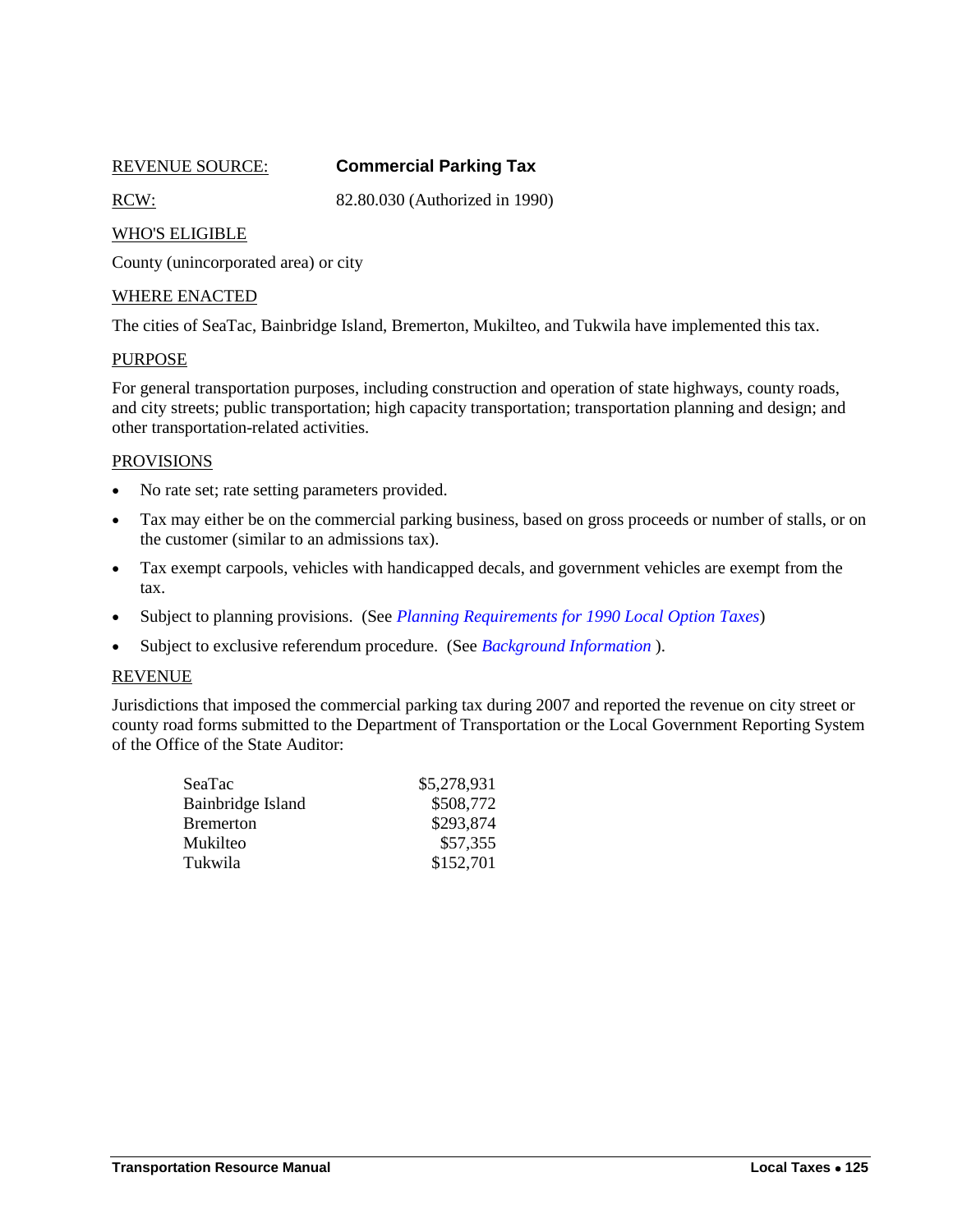## <span id="page-5-0"></span>REVENUE SOURCE: **Local Option Taxes for High Capacity Transportation (MVET, Employee, Sales Tax)**

RCW: 81.104.140 through 81.104.170 (Authorized in 1990)

## WHO'S ELIGIBLE

Regional transit authorities (RTA) in King, Pierce, and Snohomish counties; transit agencies in Thurston, Clark, Kitsap, Spokane, and Yakima counties.

#### WHERE ENACTED

RTA in King, Pierce, and Snohomish counties enacted a high capacity transportation (HCT) tax in November 1996.

#### PURPOSE

For planning, constructing, and operating high capacity transportation (HCT), commuter rail, and feeder transportation systems. Voter approval required.

#### PROVISIONS

- Motor Vehicle Excise Tax  $(81.104.160)$ <sup>\*</sup>
	- Up to 0.8% of vehicle value
	- Trucks over 6,000 pounds are exempt.
	- MVET revenue for high occupancy vehicle (HOV) programs and HCT cannot exceed amount generated by 0.8% MVET.
	- Can only be levied if all local agencies that are parties to an interlocal agreement are imposing the tax at the same rate.
	- For rental vehicles on which sales and use tax is collected in lieu of MVET, additional sales tax may be collected up to a maximum rate of 2.172%.
- $\bullet$  Employer Tax (81.104.150)
	- Up to \$2 per employee per month.
	- Not allowed if HOV employer tax in effect.
- Sales and Use Tax (81.104.170)
	- Up to 1% of purchase price on taxable items.
	- Limited to 0.9% in counties that have imposed 0.1% sales tax for criminal justice and in regional transit authorities in which any member county has imposed the 0.1% criminal justice tax.
- General Provisions
	- Tax revenues may be pledged for bonds.
	- Local agencies may contract with Department of Revenue or other entities to collect taxes.
	- Commuter rail is an authorized use of both HOV and HCT funds:
		- o Because commuter rail uses existing rail lines, it is included with HOV programs as a near-term capacity improvement
		- o It could also be used to address long-term HCT system needs.

**\*** Disposition of MVET collections pending court decision.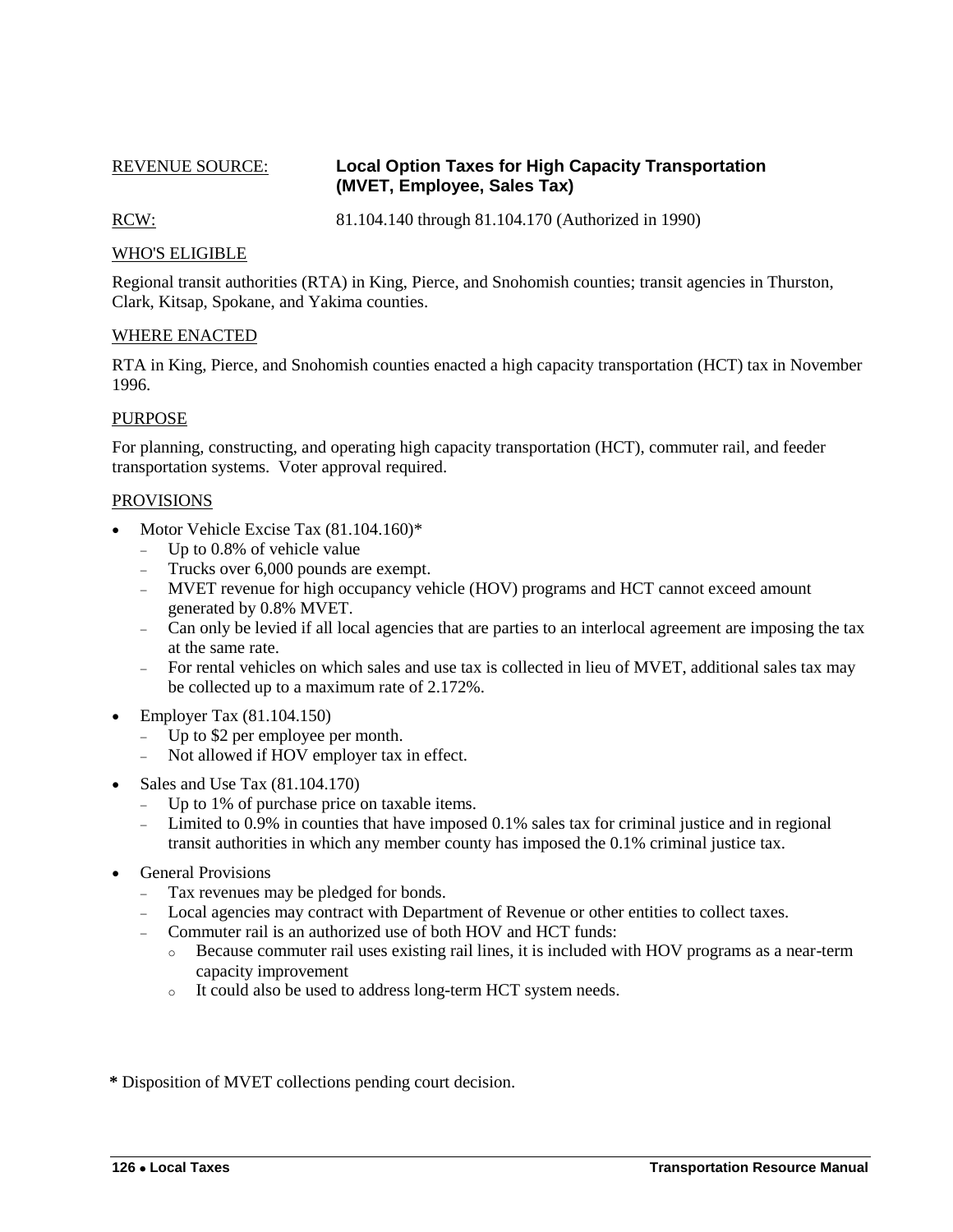### REVENUE

High capacity transportation taxes imposed by the Regional Transit Authority during 2007 as reported by the Department of Revenue and Sound Transit:

|                                   | 0.3%        | $0.4\%$   |
|-----------------------------------|-------------|-----------|
|                                   | <b>MVET</b> | Sales Tax |
| <b>Regional Transit Authority</b> | \$72.3M     | \$267.8M  |
| (Sound Transit)                   |             |           |

#### REVENUE ESTIMATE (For Calendar Year 2009)

|                     | 0.8%<br><b>MVET</b> | \$2 per<br>Employee<br>per Month | 1%<br>Sales Tax |
|---------------------|---------------------|----------------------------------|-----------------|
| Sound Transit (RTA) | \$78.4M             |                                  | \$298.6M        |
| King                |                     | \$29.6M                          | \$493.0M        |
| Pierce              |                     | \$6.8M                           | \$84.6M         |
| Snohomish           |                     | \$5.9M                           | \$105.6M        |
| Spokane             |                     | \$5.4M                           | \$40.5M         |
| Clark               |                     | \$3.3M                           | \$28.9M         |
| Kitsap              |                     | \$2.1M                           | \$32.6M         |
| <b>Thurston</b>     |                     | \$2.4M                           | \$26.2M         |
| Yakima              |                     | \$2.0M                           | \$6.4M          |
|                     |                     |                                  |                 |

RTA revenue estimate reflects a 0.3% MVET and 0.4% sales tax.

Employer tax estimates do not include any deduction for credits to employers that have ride-sharing programs.

MVET and sales tax revenue estimates are for entire counties. Except for King County where the transit district is countywide, projections of HCT taxes should be reduced to reflect the taxing district (transit system) being less than countywide.

For other revenue assumptions, see *[Background Information.](#page-20-0)*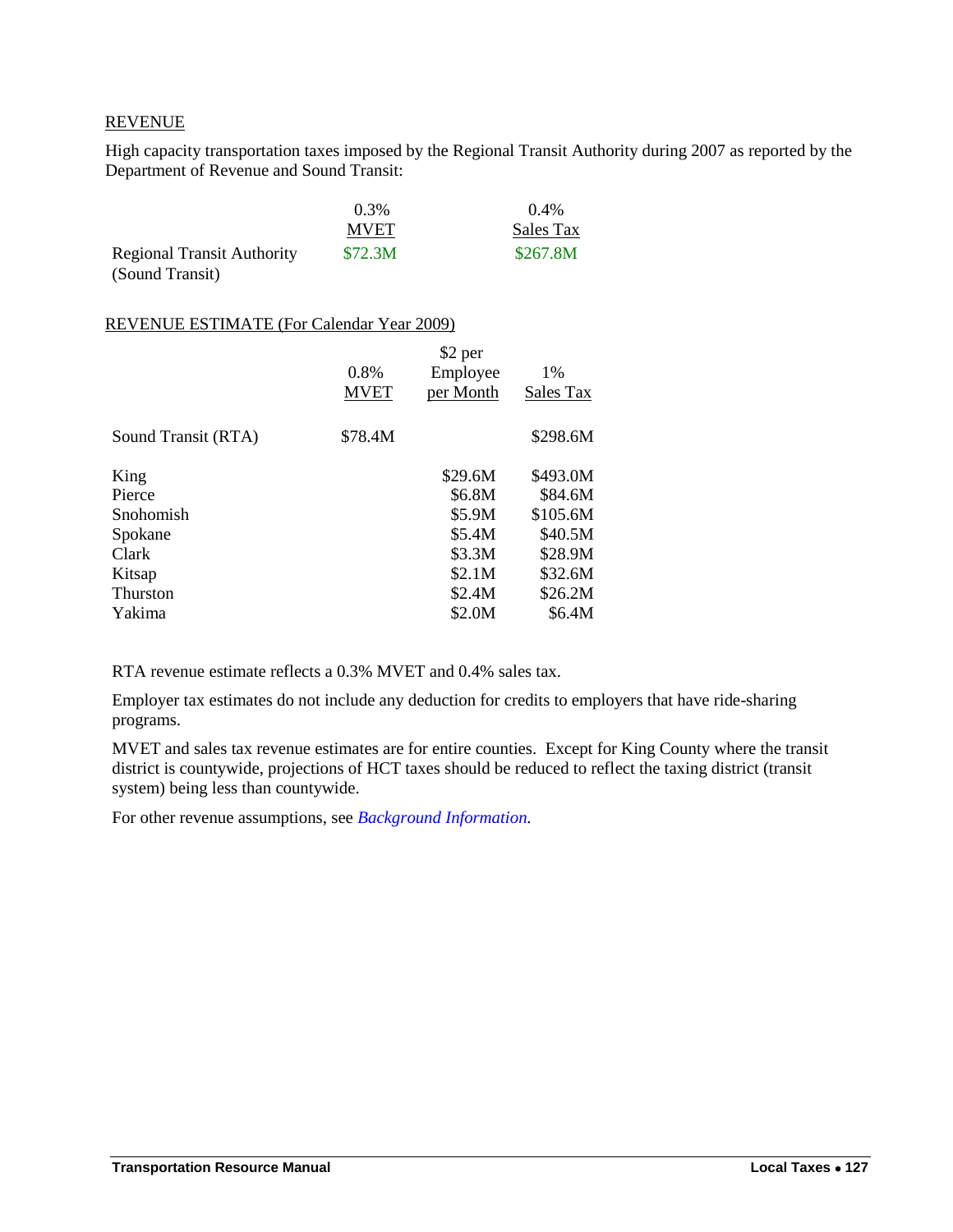## <span id="page-7-0"></span>REVENUE SOURCE: **Local Option Taxes for High Occupancy Vehicle (HOV) Systems (MVET, Employee)**

RCW: 81.100.030, 81.100.060 (Authorized in 1990)

## WHO'S ELIGIBLE

King, Pierce, and Snohomish counties.

#### WHERE ENACTED

No county has enacted a high occupancy vehicle (HOV) tax.

#### PURPOSE

For high occupancy vehicle (HOV) lane development, mitigation of environmental impacts of HOV development, support of employer programs to reduce single-occupant commuting, and commuter rail programs. Authorized for King, Pierce, and Snohomish counties, with voter approval.

#### PROVISIONS

- Motor Vehicle Excise Tax (RCW 81.100.060)
	- Local MVET of up to 0.3% in the case of a county or 0.8% in the case of a regional transportation investment district.
	- Same additional local rate may be applied to sales and use tax on rental vehicles in lieu of MVET (see *State Taxes and Fees* for more information).
	- Trucks over 6,000 pounds are exempt.<br>- Total of MVET revenue from HOV an
	- Total of MVET revenue from HOV and High Capacity Transportation (HCT) local option taxes cannot exceed amount generated by 0.8% MVET (maximum local MVET for HCT).
- Employer Tax (RCW 81.100.030)
	- Up to \$2 per employee per month.
	- May include public and private employers, including state agencies.
	- Credits employers who are participating in ride-share programs.
- General Provisions
	- If both employer tax and local MVET are imposed, total cannot exceed amount that would be generated by 13.64% local MVET.
	- Permits HOV funds to be pledged for repayment of bonds until year 2000, and with voter approval, to be used for commuter rail.
	- Commuter rail is an authorized use of both HOV and HCT funds. Because commuter rail uses existing rail lines, it is included with HOV programs as a near-term capacity improvement. It also may be a component for addressing long-term HCT system needs.

#### REVENUE ESTIMATE (For Calendar Year 2009)

|           | 0.3% MVET | \$2 per Employee | Maximum HOV |
|-----------|-----------|------------------|-------------|
|           | Surtax    | per Month        | Collections |
| King      |           | \$29.6M          | \$29.6M     |
| Pierce    |           | \$6.8M           | \$6.8M      |
| Snohomish |           | \$5.9M           | \$5.9M      |

Employer tax estimates do not include any deduction for credits to employers that have ride-sharing programs.

For other revenue assumptions, see *[Background Information.](#page-20-0)*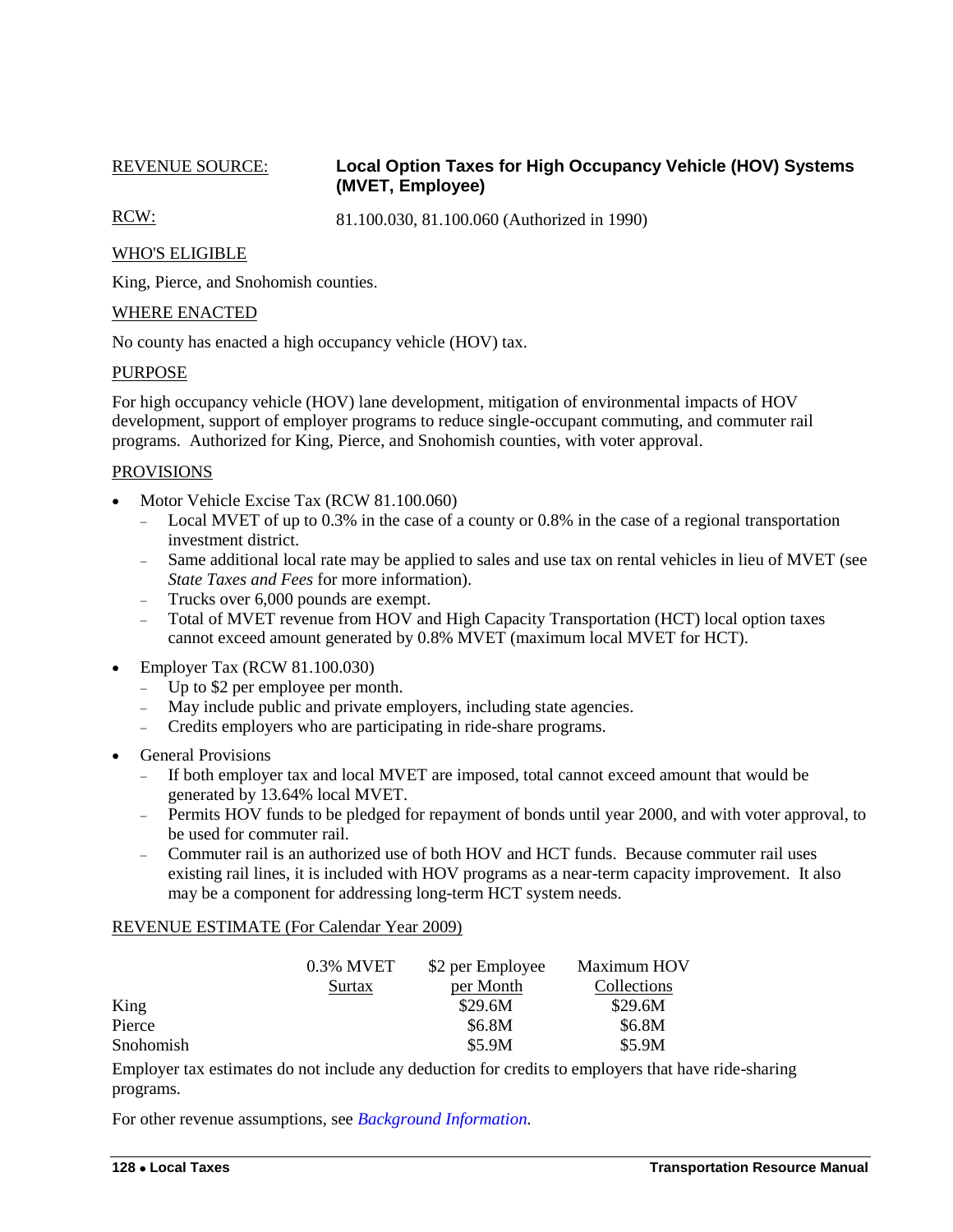#### <span id="page-8-0"></span>REVENUE SOURCE: **Local Option Taxes for Ferry Services—County Ferry Districts and PTBAs**

RCW: Chapter 36.54 and 36.57A

#### WHO'S ELIGIBLE

County Ferry Districts can be established in all or a portion of a county. See *Resource Manual Section: Agencies and Jurisdictions—Local/Regional* for County Ferry District and Transit Agencies.

#### WHERE ESTABLISHED

None at this time

#### PURPOSE

To finance acquisition of ferry facilities and provide for operation of ferries.

#### FINANCE PROVISIONS -- COUNTY FERRY DISTRICTS (Ch 36.54 RCW)

Ad valorem tax (36.54.130)

- Not to exceed seventy-five cents per \$1,000 assessed value
- Can be imposed by county legislative authority
- Annual imposition

#### Excess Property Tax Levy (36.54.140)

- Annual imposition
- Voter approval required

#### FINANCE PROVISIONS – PUBLIC TRANSPORTATION BENEFIT AREAS ON PUGET SOUND-- PASSENGER-ONLY FERRY SERVICE (RCW 36.57A.210)

Motor Vehicle Excise Tax (82.80.130)

- $-$  Up to 0.4% on renewals
- On vehicles licensed for 6000 pounds or less
- Voter approved

#### Sales and Use Tax (82.14.440)

- $-$  Up to 0.4%
- Cannot be imposed where a Regional Transit Authority has been established
- Voter approved

Other Revenue Sources

- Ferry tolls for passengers and packages, and parking tolls where applicable
- Leasing and advertising fees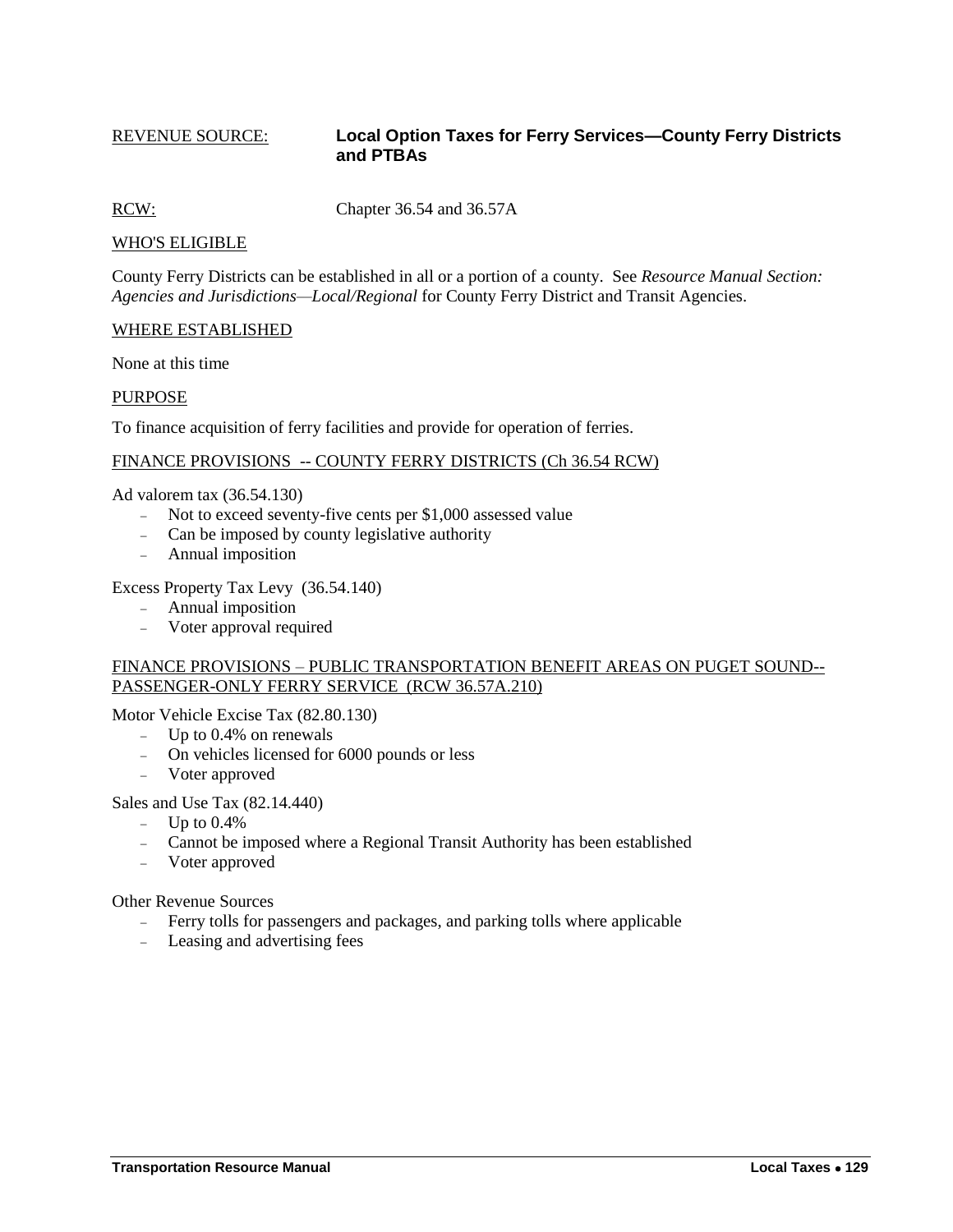## <span id="page-9-0"></span>REVENUE SOURCE: **Local Option Taxes: Regional Transportation Investment Districts (RTIDs)**

RCW: Chapter 36.120

### WHO'S ELIGIBLE

Regional Transportation Investment Districts can be established in King, Pierce and Snohomish counties. Prior to December 1, 2007, an RTID must include at least two adjacent counties. After December 1, 2007, an RTID can include one or two or more contiguous counties. *See Resource Manual Section: Agencies and Jurisdictions—Local/Regional* for RTID discussion

#### WHERE ESTABLISHED:

The RTID planning committee has been developing a plan for a three county RTID. The RTID's Regional Transportation Investment Plan is required to be on the November 2007 general election ballot. That proposal is mandated to be on the ballot, in conjunction with a Sound Transit Phase II proposal, and both must pass for either to be approved.

#### PURPOSE

Principally to finance capital construction of highways of statewide significance in the district. *(See Resource Manual Section: Agencies and Jurisdictions—Local/Regional* for RTID discussion and project particulars).

#### FINANCE PROVISIONS (RCW 36.120.050) All voter approved:

Sales and Use Tax (36.120.050(1)(a) and 82.14.430)

 $-$  Up to 0.1%,

Vehicle License Fee (36.120.050(1)(b) and 82.80.100)

- Up to \$100 annual fee

Motor Vehicle Excise Tax (36.120.050(1)(d) and 81.100.060)

- $-$  Up to 0.8%,
- Must use new state defined depreciation schedule (82.44.035)
- Parking Tax (36.120.050(1)(c) and 82.80.030)
	- On commercial businesses
- Tolls (36.120.050(1)(g))
	- Routes to be tolled must be identified in investment plan.
	- Tolls administered by WSDOT unless otherwise provided for in law.
	- Tolls must be approved by Transportation Commission and the Commission is the tolling authority.

Local Option Fuel Tax (36.120.050(1)(e) and 82.80.120)

- Equal to 10% of statewide fuel tax (3.4 cents per gallons based on 34 cent statewide gas tax).
- County may levy tax used for district or a district may levy the tax.
- Districts can only levy tax if boundaries are coextensive with member county boundaries.
- Restricted to  $18<sup>th</sup>$  amendment purposes.
- Tax may not be levied by both a county and an RTID.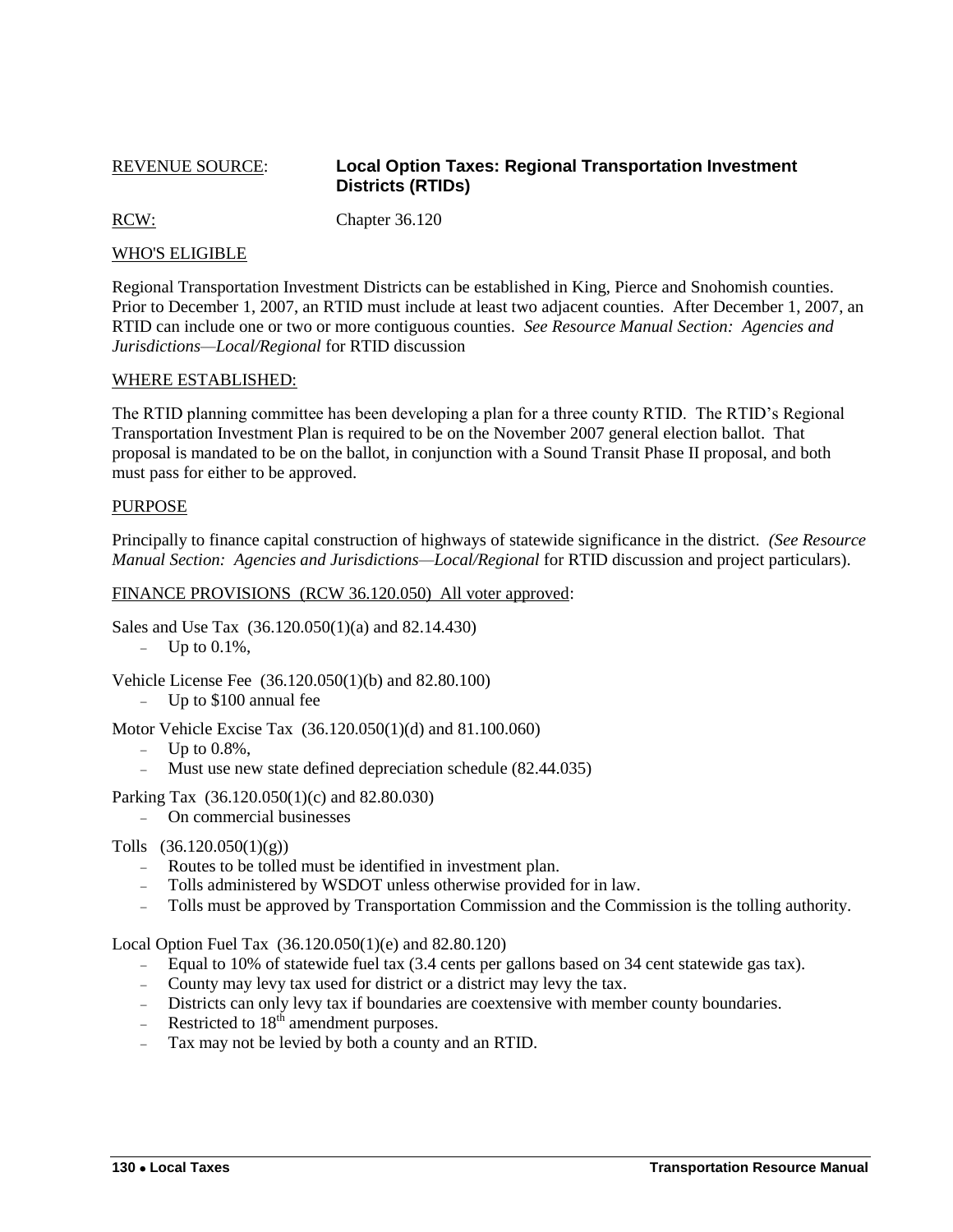# <span id="page-10-0"></span>REVENUE SOURCE: **Local Option Taxes: Transportation Benefit Districts**

RCW: Chapter 36.73

### WHO'S ELIGIBLE

Transportation Benefit Districts which can be established city-wide up to multi-county. Presently, TBD's may be established in all counties except in King, Pierce and Snohomish Counties. After December 1, 2007, a TBD can also be established in those counties. *See Resource Manual Section: Agencies and Jurisdictions— Local/Regional* for TBD discussion.

#### WHERE ESTABLISHED

Point Roberts TBD in Whatcom County and Liberty Lake TBD in Spokane County.

#### PURPOSE

To finance construction of, and operate, improvements to roadways, high capacity transportation systems, public transit systems, and other transportation management programs.

#### FINANCE PROVISIONS (Ch 36.73 RCW and RCW 36.73.040)

Sales and Use Tax (82.14.0455)

- $-$  Up to 0.2%, with voter approval
- Tax may not be in effect longer than 10 years unless reauthorized by voters

Motor Vehicle License Renewal Fee (82.80.140)

- Up to \$100 annual fee, with voter approval
- Vehicles of 6000 lbs or less

Excess Property Tax Levies (36.73.060)

- One year, voter approved
- Multi-year for GO bonds

Tolls (36.73.040(2)(d))

- Tolls on facilities including state routes and local roads
- Tolls on state routes must be administered by WSDOT
- All tolls must be approved by Transportation Commission

Other Revenue Sources

- $\text{...}$  Late-comer fees (36.73.140)
- Development fees  $(36.73.040(2)(c)$  and  $36.73.120)$
- LID formation  $(36.73.080)$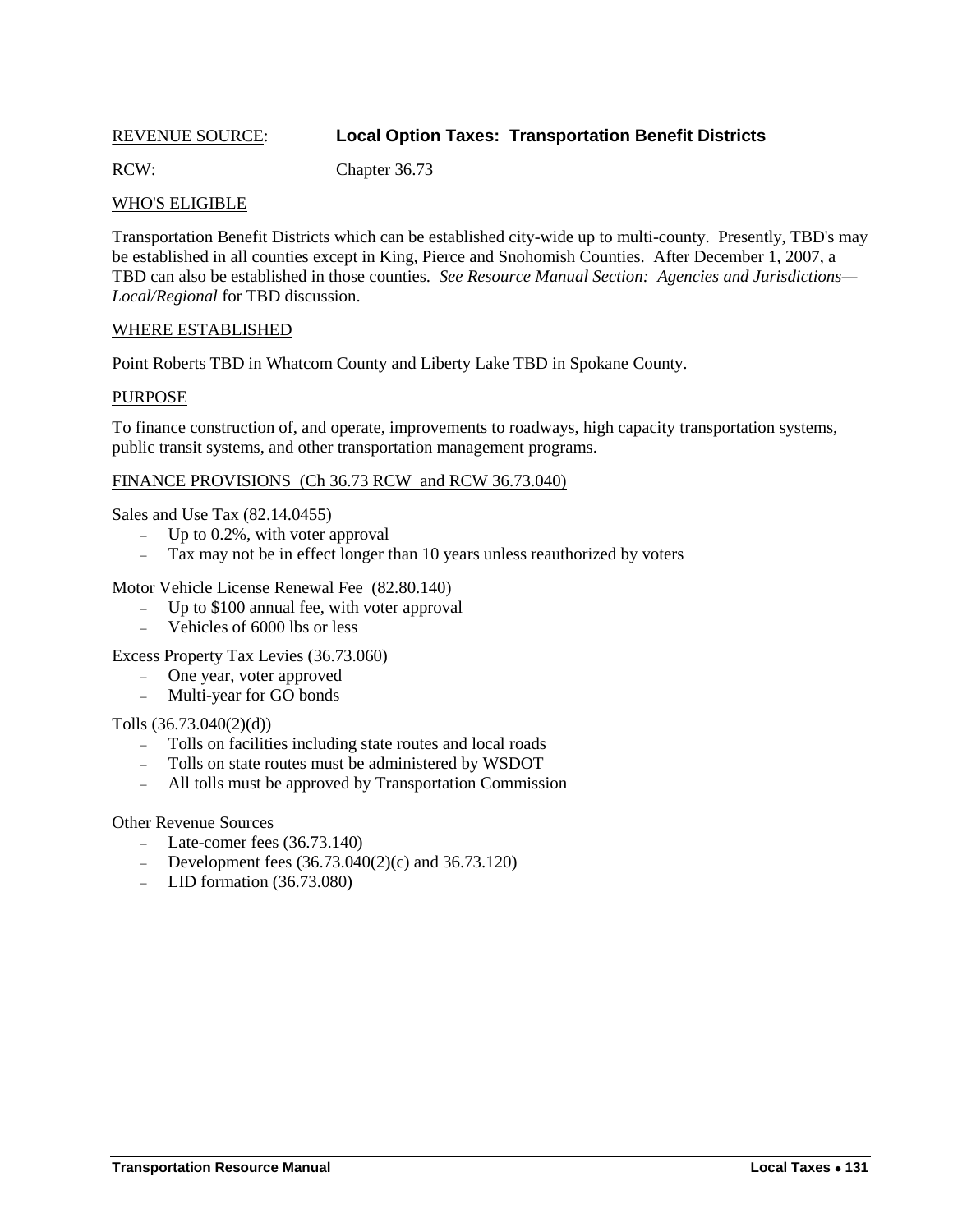<span id="page-11-0"></span>

# REVENUE SOURCE: **Local Option Motor Vehicle and Special Fuel Tax for Counties**

RCW: 82.80.010 (Authorized in 1990)

### WHO'S ELIGIBLE

Countywide (including incorporated areas).

#### WHERE ENACTED

No county has enacted this tax.

#### **PURPOSE**

For "highway purposes" as defined by the 18th Amendment, including the construction, maintenance, and operation of city streets, county roads, and state highways; operation of ferries; and related activities.

#### **PROVISIONS**

- Equal to 10% of statewide motor vehicle fuel tax and special fuel tax (3.75 cents per gallon based on 37.5-cent statewide gas tax with the full implementation of a 9.5-cent tax rate increase included in 2005 Transportation legislation).
- Countywide imposition (no city levy).
- Revenues distributed back to county and cities contained within the county, levying the tax on a weighted per capita basis (1.5 for population in unincorporated areas; 1.0 for population in incorporated areas).
- Voter approval required.
- Subject to planning provisions. (See *[Planning Requirements for 1990 Local Option Taxes](#page-19-0)*.)

#### REVENUE ESTIMATE (For Calendar Year 2009)

For revenue estimates by county, see *[Local Option Fuel Tax](#page-16-0)*.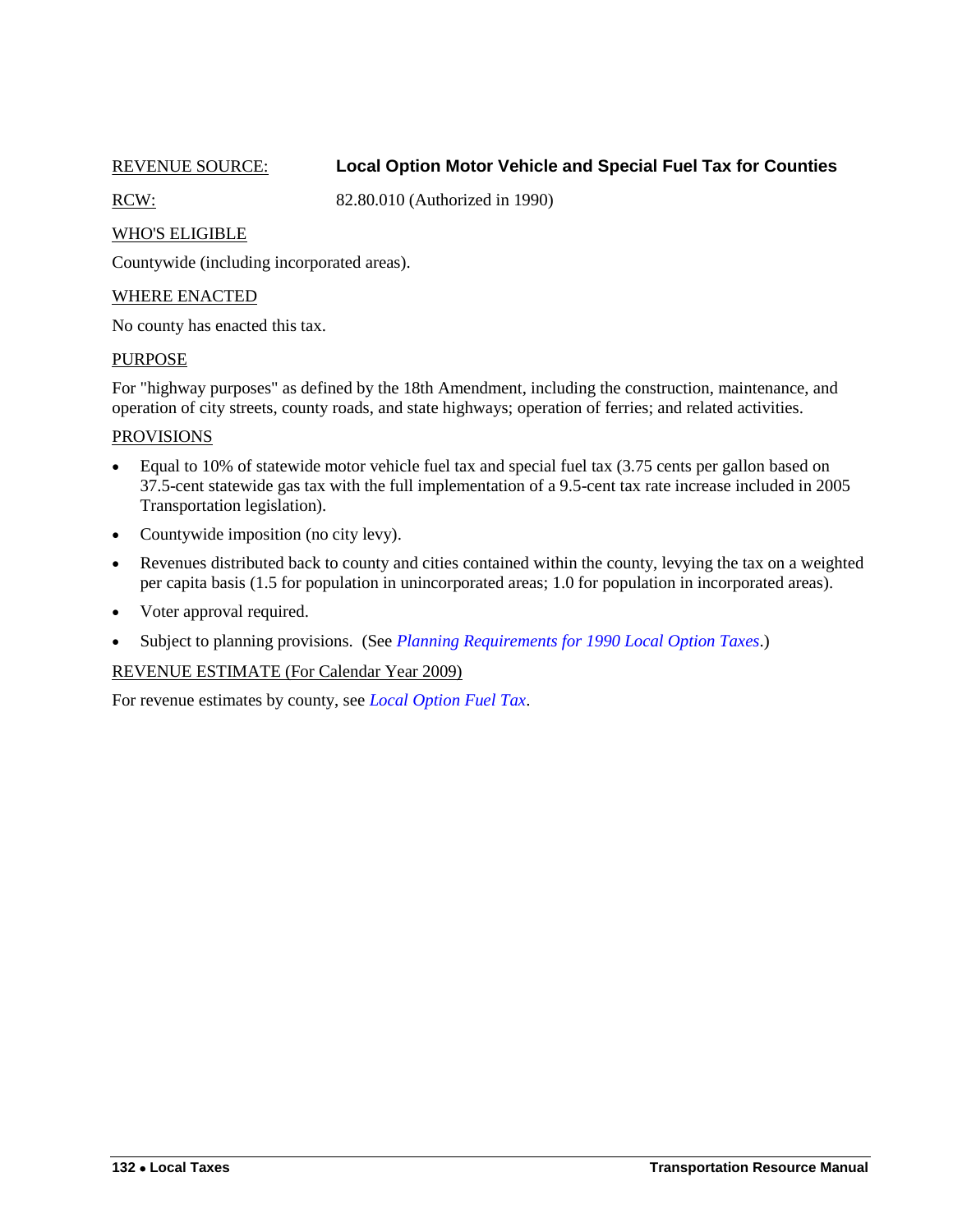### REVENUE SOURCE: **Motor Vehicle License Fee\* (Repealed by Initiative 776)\*\***

<span id="page-12-0"></span>

RCW: 82.80.020 (Authorized in 1990)

### WHO'S ELIGIBLE

Countywide (including incorporated areas).

#### WHERE ENACTED

A \$15 fee had been authorized in Douglas, King, Pierce, and Snohomish counties.

#### PURPOSE

For general transportation purposes, including 18th Amendment "highway purposes"; public transportation; high capacity transportation; transportation planning and design; and other transportation-related activities.

#### PROVISIONS

- Imposed at county level, or for a qualifying city or town located in a county that has not imposed a \$15 fee.
- Applies to incorporated and unincorporated areas.
- City or town may impose the fee only if authorized by a majority of voters.
- Up to \$15 maximum per vehicle registered in county.
- The 1998 law extends applicability to trucks weighing 6,000 pounds or less (unladen).
- Exempts all trucks above 6,000 pounds (unladen), buses, for-hire vehicles, commercial trailers, and converter gears.
- Allows county to exempt senior citizens with incomes below level set by county and persons with physical disabilities.
- Revenues distributed to county and cities contained within the county levying the tax on a weighted per capita basis (1.5 for population in unincorporated areas; 1.0 for population in incorporated areas).
- Subject to planning provisions. (See *[Planning Requirements for 1990 Local Option Taxes](#page-19-0)*).
- Subject to exclusive referendum procedure. (See *[Background Information](#page-20-0)*).

#### REVENUE

Counties that imposed the motor vehicle license fee during 2002 as reported by the Department of Licensing:

| Douglas County          | \$352,888    |
|-------------------------|--------------|
| King County             | \$17,404,484 |
| Pierce County           | \$6,993,526  |
| <b>Snohomish County</b> | \$6,453459   |

- **\*** Language contained in Initiative 776, passed by the voters in November 2002, repealed the motor vehicle license fee. Money collected during 2003 was refunded in October 2004.
- **\*\*** For more information on Initiative 776, see the *Transportation Budget* section.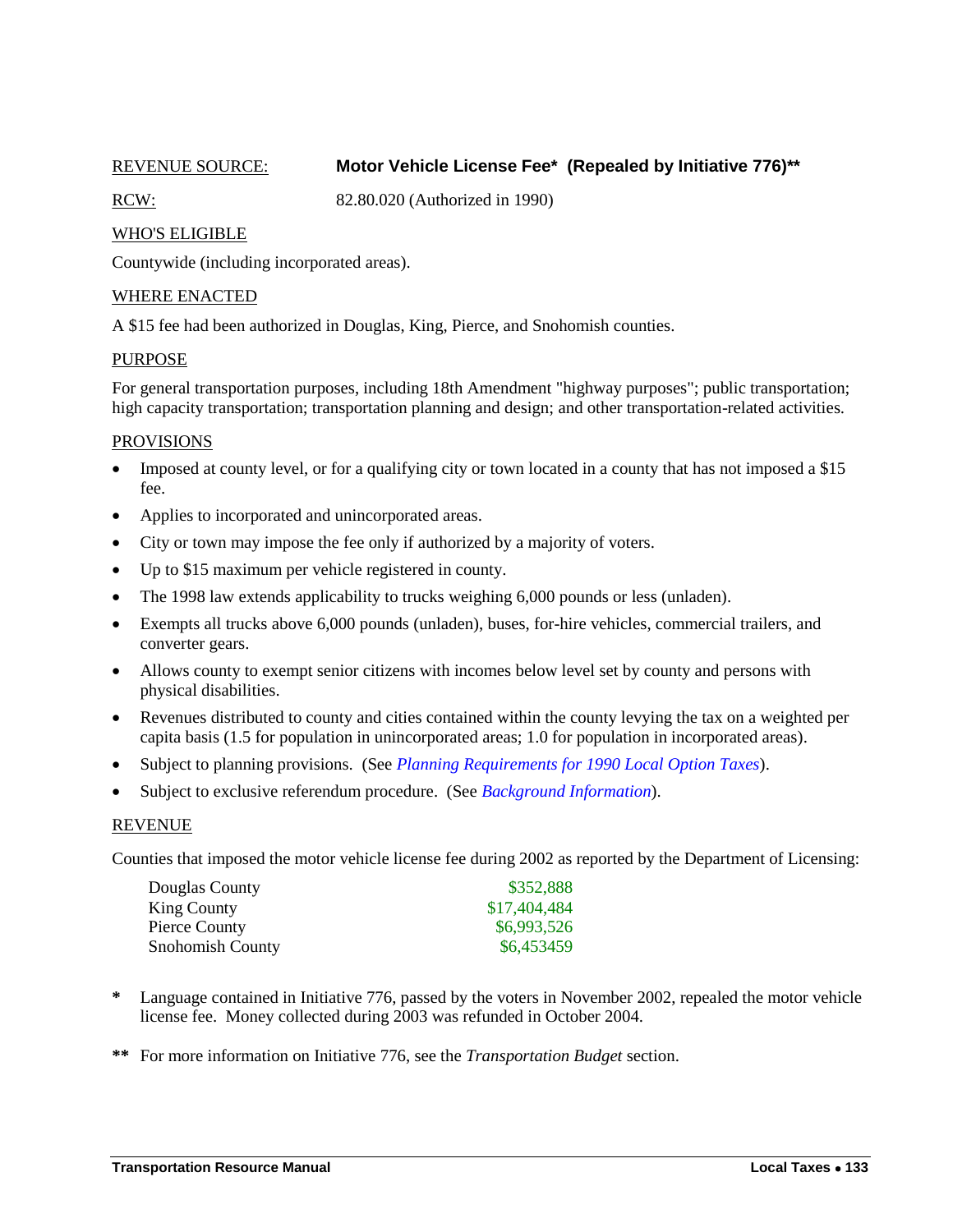<span id="page-13-0"></span>

| <b>REVENUE SOURCE:</b> | <b>Property Tax Road Levy</b> |
|------------------------|-------------------------------|
|------------------------|-------------------------------|

RCW: 36.82.040

### WHO'S ELIGIBLE

Counties (unincorporated areas).

#### WHERE ENACTED

Every county in Washington collects a property tax road levy.

#### PURPOSE

For construction, preservation, and maintenance of county roads, bridges, and wharves necessary for providing vehicle ferry service, and for other proper county road purposes.

#### PROVISIONS

- May not exceed \$2.25 per thousand dollars of assessed valuation.
- Proceeds are deposited in county road fund.
- Any portion of the county property tax road levy may be diverted by the county legislative authority to any other county-provided service (RCW 36.33.220); however, such diversion may make the county ineligible for state road grants through the Rural Arterial Program of the County Road Administration Board (RCW 36.79.140).

#### REVENUE

Budgeted property tax road levy revenue for 2007 as reported by the County Road Administration Board:

\$406.1 million (prior to diversions)

\$377.0 million (net for roads after diversions)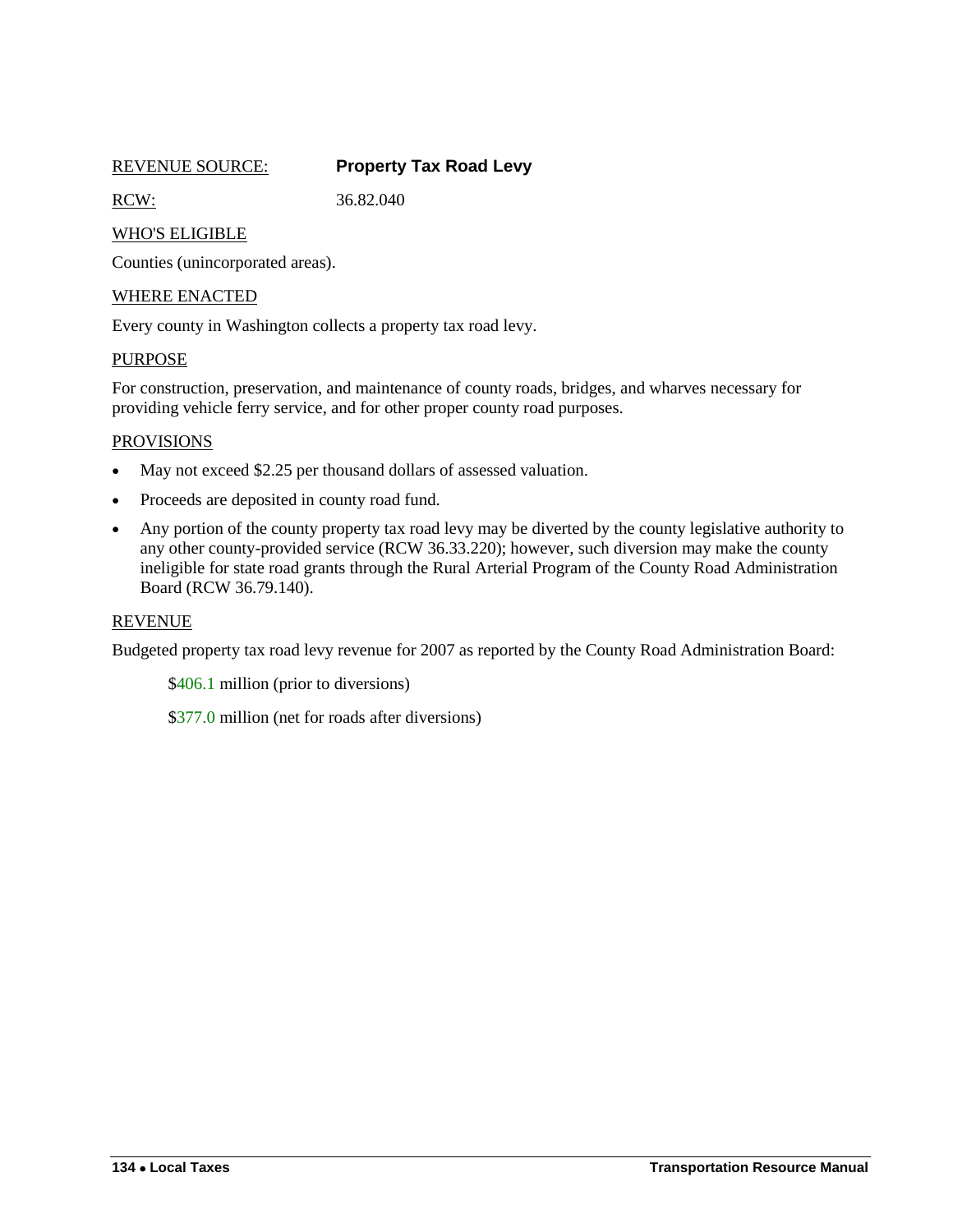REVENUE SOURCE: **Transit Taxes**

<span id="page-14-0"></span>

RCW: 35.95.040, 82.14.045

## WHO'S ELIGIBLE

Transit districts.

### WHERE ENACTED

27 transit districts have a sales tax or utility tax in place.

### PURPOSE

For operation, maintenance, and capital needs of transit districts. Voter approval is required for the B&O, household/utility, and sales and use taxes described below.

#### PROVISIONS

- Business and Occupation Tax (RCW 35.95.040)
	- Rate to be determined by transit district
	- Rate may be applied against value of products, gross proceeds, or gross income of business
	- May be used concurrently with household/utility tax for transit
	- May not be used concurrently with sales and use tax for transit
	- Voter approval required
- Household/Utility Excise Tax (RCW 35.95.040)
	- Up to one dollar per month per housing unit
	- $-May$  be used concurrently with B&O tax for transit
	- May not be used concurrently with sales and use tax for transit
	- Voter approval required
- Sales and Use Tax (RCW 82.14.045)
	- Up to a maximum of  $0.9\%$
	- Exemptions and provisions of statewide sales and use tax apply
	- May not be used concurrently with B&O tax for transit or household/utility tax for transit
	- Voter approval required
- Motor Vehicle Excise Tax—local portion (35.58.273)
	- Up to 0.725% of the value of vehicles in the transit district

#### **Chapter 6, Regular Session, Laws of 2002 repealed the local motor vehicle excise tax, retroactively to January 1, 2000.**

Public Transportation Benefit Areas (PTBA's) located in Puget Sound have additional tax authority to fund passenger-only ferry activities. (RCW 36.57A.210). *See Local Taxes - Local Option Taxes for Local Ferry Services* for details).

#### REVENUE

Transit tax revenue (excluding the Regional Transit Authority) during 2008 as reported by the Department of Revenue:

Local Collections: \$773.9 million

REVENUE ESTIMATE (For Calendar Year 2007)

For revenue estimates, see *[Local Tax for Transit](#page-17-0)*.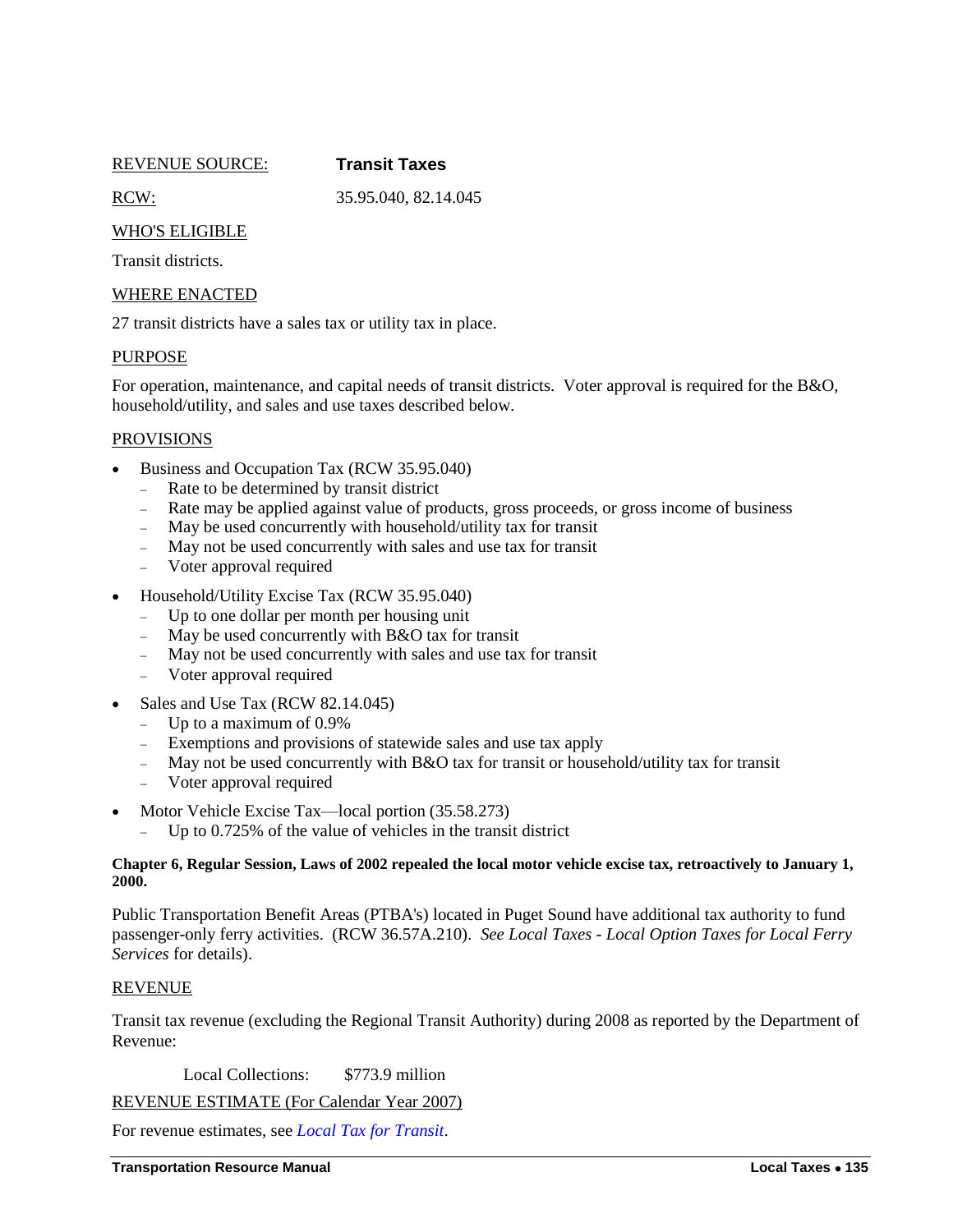<span id="page-15-0"></span>Supporting Information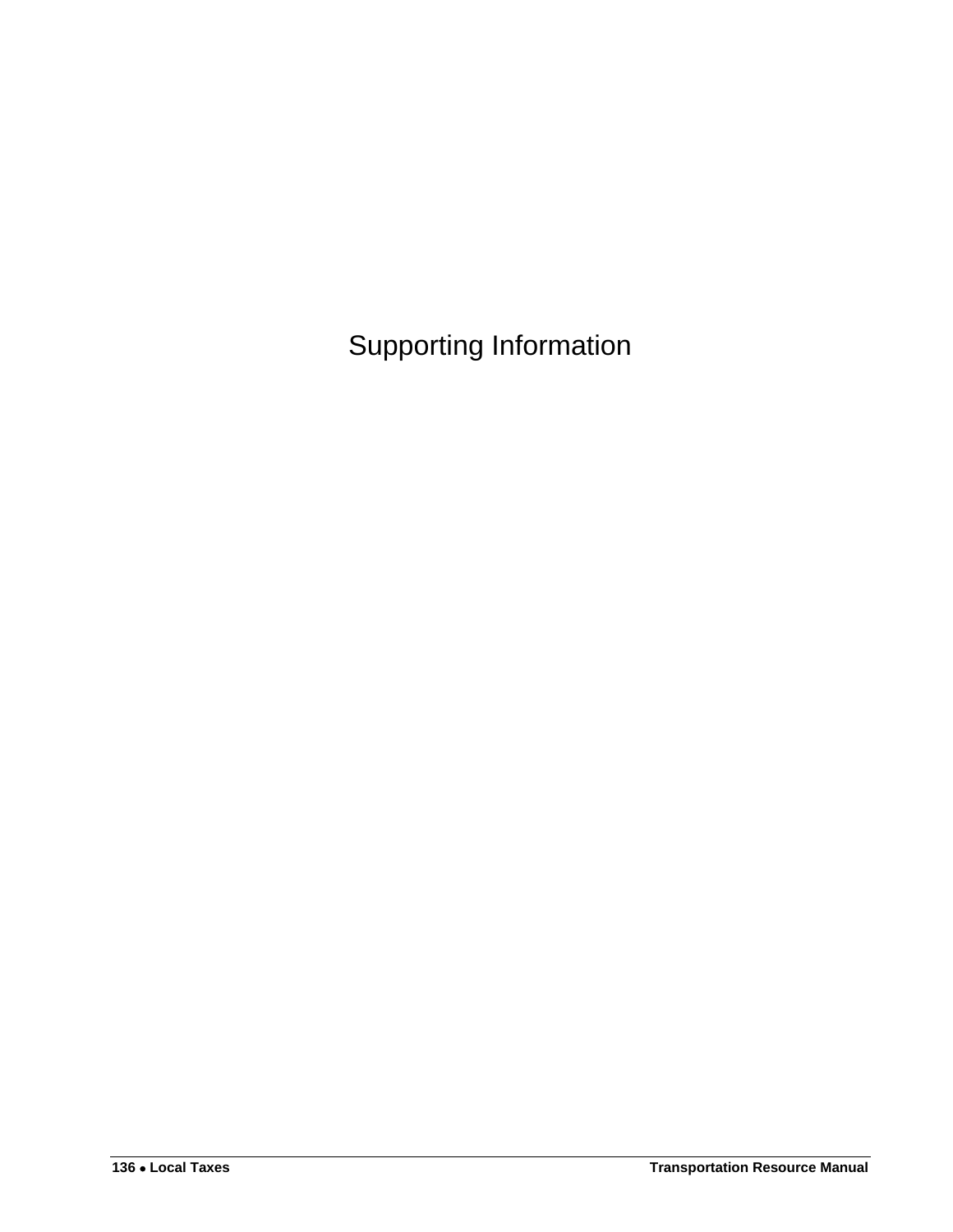# **Local Option Fuel Tax**

Revenue Estimate (For Calendar Year 2009) (Dollars in Thousands)

<span id="page-16-0"></span>

| <b>Local Option Fuel Tax*</b><br>County |                     |
|-----------------------------------------|---------------------|
|                                         | (3.75 cents/gallon) |
| Adams                                   | 389                 |
| Asotin                                  | 475                 |
| <b>Benton</b>                           | 3,444               |
| Chelan                                  | 1,592               |
| Clallam                                 | 1,449               |
| Clark                                   | 9,088               |
| Columbia                                | 86                  |
| Cowlitz                                 | 2,246               |
| Douglas                                 | 819                 |
| Ferry                                   | 174                 |
| Franklin                                | 1,249               |
| Garfield                                | 53                  |
| Grant                                   | 1,846               |
| Grays Harbor                            | 1,481               |
| Island                                  | 1,705               |
| Jefferson                               | 646                 |
| King                                    | 39,652              |
| Kitsap                                  | 5,434               |
| <b>Kittitas</b>                         | 789                 |
| Klickitat                               | 452                 |
| Lewis                                   | 1,632               |
| Lincoln                                 | 221                 |
| Mason                                   | 1,223               |
| Okanogan                                | 919                 |
| Pacific                                 | 456                 |
| <b>Pend Oreille</b>                     | 285                 |
| Pierce                                  | 16,779              |
| San Juan                                | 361                 |
| <b>Skagit</b>                           | 2,588               |
| Skamania                                | 234                 |
| Snohomish                               | 15,272              |
| Spokane                                 | 9,848               |
| <b>Stevens</b>                          | 971                 |
| Thurston                                | 5,379               |
| Wahkiakum                               | 88                  |
| Walla Walla                             | 1,272               |
| Whatcom                                 | 4,119               |
| Whitman                                 | 889                 |
| Yakima                                  | 5,046               |
| <b>State Total</b>                      | 140,650             |

Note: Fuel tax collections at the county level are estimated from the county's share as a percentage of total state fuel gallons taxed at 3.75 cents per gallon. State total is based upon November 2006 motor vehicle revenue forecast. The county's share is based upon current population estimates and forecasts provided by the Office of Financial Management. These estimates do not have nonhighway use refunds and transfers, or administrative expenses subtracted out.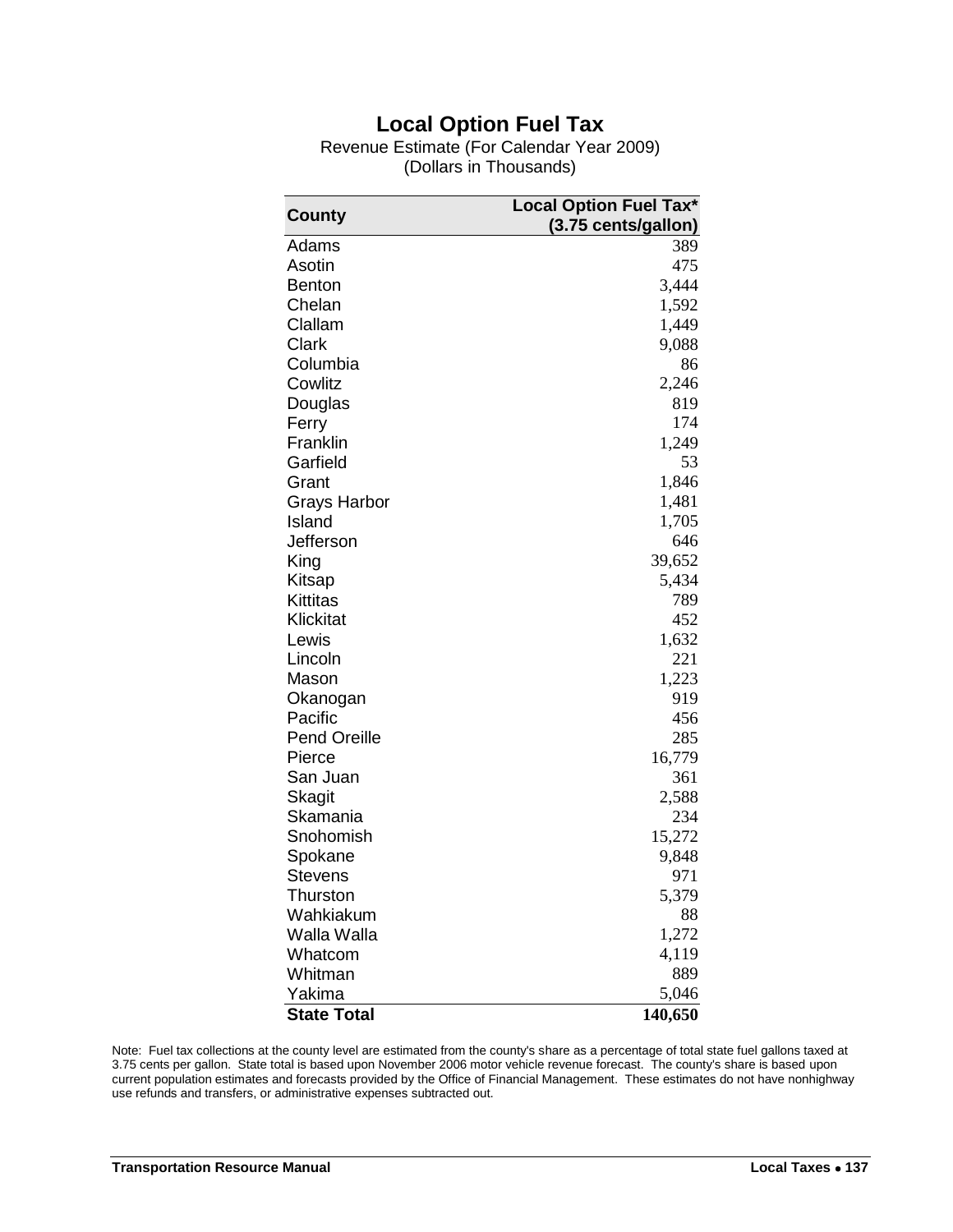# **Local Tax for Transit**

Revenue Estimate (For Calendar Year 2009)

<span id="page-17-0"></span>

| <b>Transit District</b>                      | <b>Local Transit Tax</b> |             | <b>Estimated</b><br><b>Local Tax</b> |
|----------------------------------------------|--------------------------|-------------|--------------------------------------|
|                                              | <u>Type</u>              | <b>Rate</b> | <b>Revenue</b>                       |
| <b>Asotin County Transit</b>                 | <b>Sales</b>             | 0.20%       | \$455,754                            |
| <b>Ben Franklin Transit</b>                  | <b>Sales</b>             | 0.60%       | \$23,341,860                         |
| Link Transit (Chelan/Douglas)                | <b>Sales</b>             | 0.40%       | \$8,189,537                          |
| <b>Clallam Transit System</b>                | <b>Sales</b>             | 0.60%       | \$6,657,515                          |
| C-TRAN (Clark)                               | <b>Sales</b>             | 0.50%       | \$25,811,935                         |
| Columbia County Public Transportation        | <b>Sales</b>             | 0.40%       | \$186,469                            |
| Community Urban Bus System (Cowlitz)         | <b>Sales</b>             | 0.10%       | \$1,112,676                          |
| <b>Grant Transit Authority</b>               | <b>Sales</b>             | 0.20%       | \$3,339,361                          |
| <b>Grays Harbor Transportation Authority</b> | <b>Sales</b>             | 0.60%       | \$6,353,212                          |
| <b>Island Transit</b>                        | <b>Sales</b>             | 0.60%       | \$5,526,234                          |
| Jefferson Transit Authority                  | <b>Sales</b>             | 0.60%       | \$2,464,162                          |
| Metro Transit (King)                         | <b>Sales</b>             | 0.90%       | \$455,584,655                        |
| <b>Kitsap Transit</b>                        | <b>Sales</b>             | 0.80%       | \$29,908,141                         |
| Twin Transit (Lewis)                         | <b>Sales</b>             | 0.20%       | \$1,677,342                          |
| <b>Mason Transportation Authority</b>        | <b>Sales</b>             | 0.60%       | \$3,600,829                          |
| <b>Pacific Transit System</b>                | <b>Sales</b>             | 0.30%       | \$816,715                            |
| <b>Pierce Transit</b>                        | <b>Sales</b>             | 0.60%       | \$75,784,627                         |
| <b>Skagit Transit</b>                        | <b>Sales</b>             | 0.20%       | \$4,965,522                          |
| <b>Everett Transit System</b>                | <b>Sales</b>             | 0.60%       | \$21,262,180                         |
| <b>Community Transit (Snohomish)</b>         | <b>Sales</b>             | 0.90%       | \$94,605,618                         |
| <b>Spokane Transit Authority</b>             | <b>Sales</b>             | 0.60%       | \$46,309,231                         |
| Intercity Transit (Thurston)                 | <b>Sales</b>             | 0.60%       | \$23,661,220                         |
| Valley Transit (Walla Walla)                 | <b>Sales</b>             | 0.30%       | \$2,135,322                          |
| <b>Whatcom Transportation Authority</b>      | <b>Sales</b>             | 0.60%       | \$20,337,459                         |
| <b>Pullman Transit</b>                       | <b>Utility</b>           | 0.30%       | \$1,094,153                          |
| Selah (Yakima)                               | Sales                    | 0.30%       | \$310,990                            |
| Union Gap (Yakima)                           | <b>Sales</b>             | 0.20%       | \$870, 920                           |
| <b>Yakima Transit</b>                        | <b>Sales</b>             | 0.30%       | \$5,154,437                          |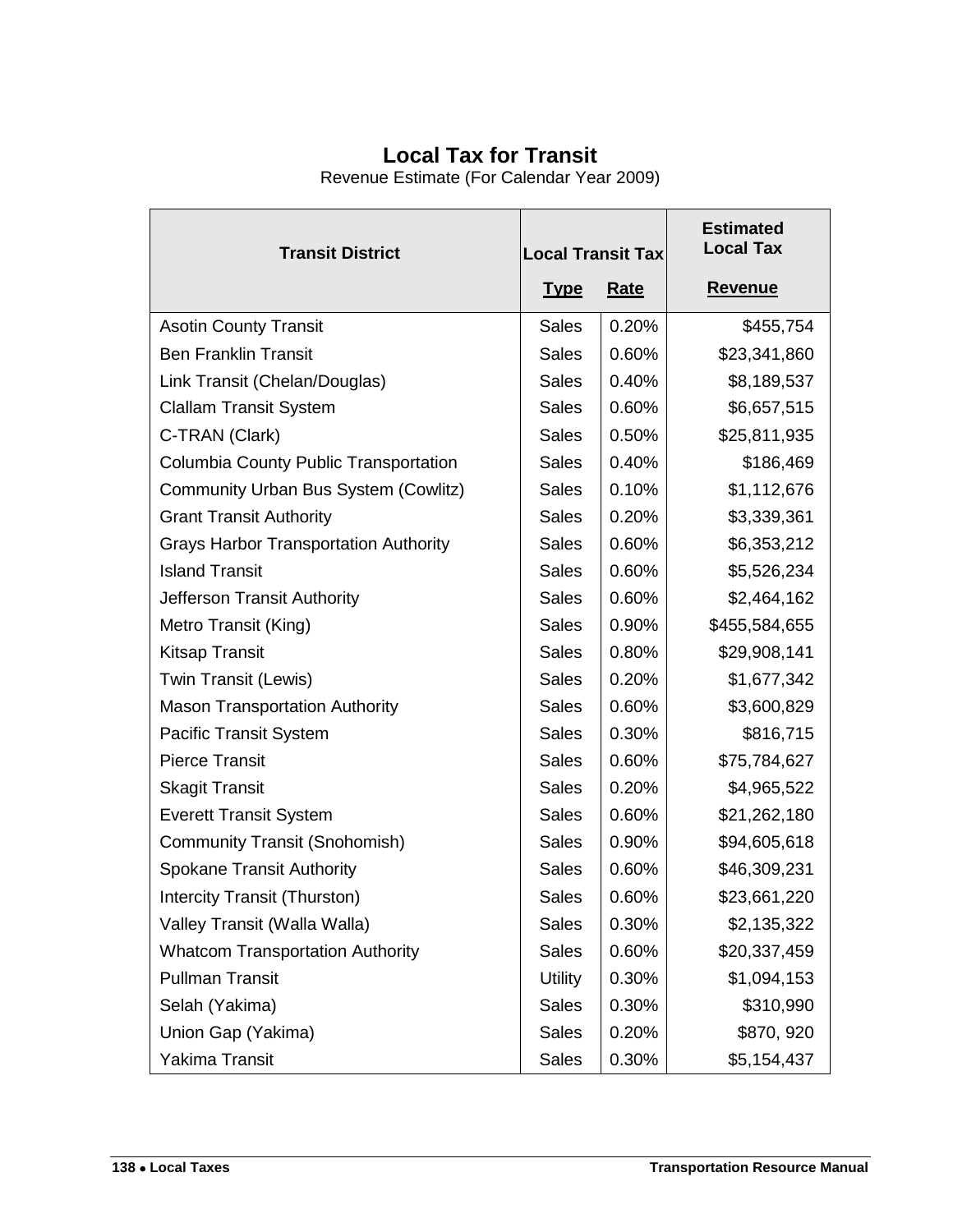# **Summary of 1990 Local Option Taxes (Chart)**

**Transportation Funding Legislation – 1990 Session**

<span id="page-18-0"></span>

| <b>TAX</b>                                          | <b>PURPOSE</b>                                           | <b>RATE</b>                                                | <b>JURISDICTION</b>                                                                                | <b>VOTER</b><br><b>APPROVAL</b>                  | <b>EXEMPTIONS</b>                                            | <b>OTHER PROVISIONS</b>                                                                                                          |
|-----------------------------------------------------|----------------------------------------------------------|------------------------------------------------------------|----------------------------------------------------------------------------------------------------|--------------------------------------------------|--------------------------------------------------------------|----------------------------------------------------------------------------------------------------------------------------------|
| Fuel Tax                                            | <b>Highway Purposes</b><br>(Per 18th Amend)              | 10% of State Rate                                          | County (Unine & Inc)                                                                               | Required                                         | Same as statewide fuel<br>tax                                | Must be applied to both motor and special fuel                                                                                   |
| Vehicle License<br>Fee**                            | General<br>Transportation                                | Up to $$15$                                                | County (Uninc & Inc)                                                                               | Not required:<br>referendum process<br>specified | County may exempt<br>persons over 60 or with<br>disabilities | County must delay effective date at least 6<br>months from date of enactment for DOL<br>implementation                           |
| Commercial<br>Parking Tax                           | General<br>Transportation                                | No fixed rate                                              | City or County (Uninc)                                                                             | Not required:<br>referendum process<br>specified |                                                              | May provide exemptions for tax-exempt<br>carpools, vehicles with handicap decals, and<br>government vehicles                     |
| <b>Street Utility</b><br>Charge *                   | <b>Street Maintenance</b><br>and Operations              | Up to $$2/emplovee/mo$<br>Up to \$2/household/mo           | City                                                                                               | Not required:<br>referendum process<br>specified | Entities exempt from<br>property/leasehold tax               | Credit to businesses paying employer/commuter<br>taxes for transp: revenue limited to 50% of M&O<br>budget                       |
| <b>Employer Tax</b>                                 | <b>High Occupancy</b><br>Vehicle Lanes                   | Up to \$2/employee/mo                                      | King, Pierce, Snohomish<br>counties                                                                | Required                                         |                                                              | Total of HOV taxes cannot exceed revenue from<br>15% MVET alone: preludes HCT employer tax                                       |
| <b>Motor Vehicle</b><br><b>Excise Tax</b><br>(MVET) | <b>High Occupancy</b><br><b>Vehicle Lanes</b>            | Up to 15% of MVET<br>base rate $(2.0\%)$                   | King, Pierce, Snohomish<br>counties                                                                | Required                                         | Trucks over 6,000 lbs.<br>Unladen weight                     | Total of HOV taxes cannot exceed revenue from<br>15% MVET alone                                                                  |
| <b>Employer Tax</b>                                 | <b>High Capacity</b><br>Transportation<br>Systems        | Up to \$2/employee/mo                                      | RTAs: Pierce, King,<br>Snohomish, Transit agencies,<br>Clark, Spokane, Yakima,<br>Kitsap, Thurston | Required                                         |                                                              | Not allowed if HOV employer tax in effect<br>Note: RTA is acronym for Regional Transit<br>Authority                              |
| Motor Vehicle<br><b>Excise Tax</b>                  | <b>High Capacity</b><br>Transportation<br><b>Systems</b> | Up to 0.8% of vehicle<br>value                             | Same as above                                                                                      | Required                                         | Trucks over 6,000 lbs.<br>Unladen weight                     | MVET for HOV and HCT cannot exceed 0.8%<br>MVET rate (when used for HCT, must be at<br>same rate for eligible adjacent counties) |
| Sales & Use Tax                                     | <b>High Capacity</b><br>Transportation<br>Systems        | Up to 1% of purchase<br>price of taxable items             | Same as above                                                                                      | Required                                         | Same as statewide sales<br>tax                               | Tax limited to 0.9% if 0.1% local option sales<br>tax for criminal justice is in effect                                          |
|                                                     | **Repealed by Initiative 776                             | * Found unconstitutional by Washington State Supreme Court |                                                                                                    |                                                  |                                                              |                                                                                                                                  |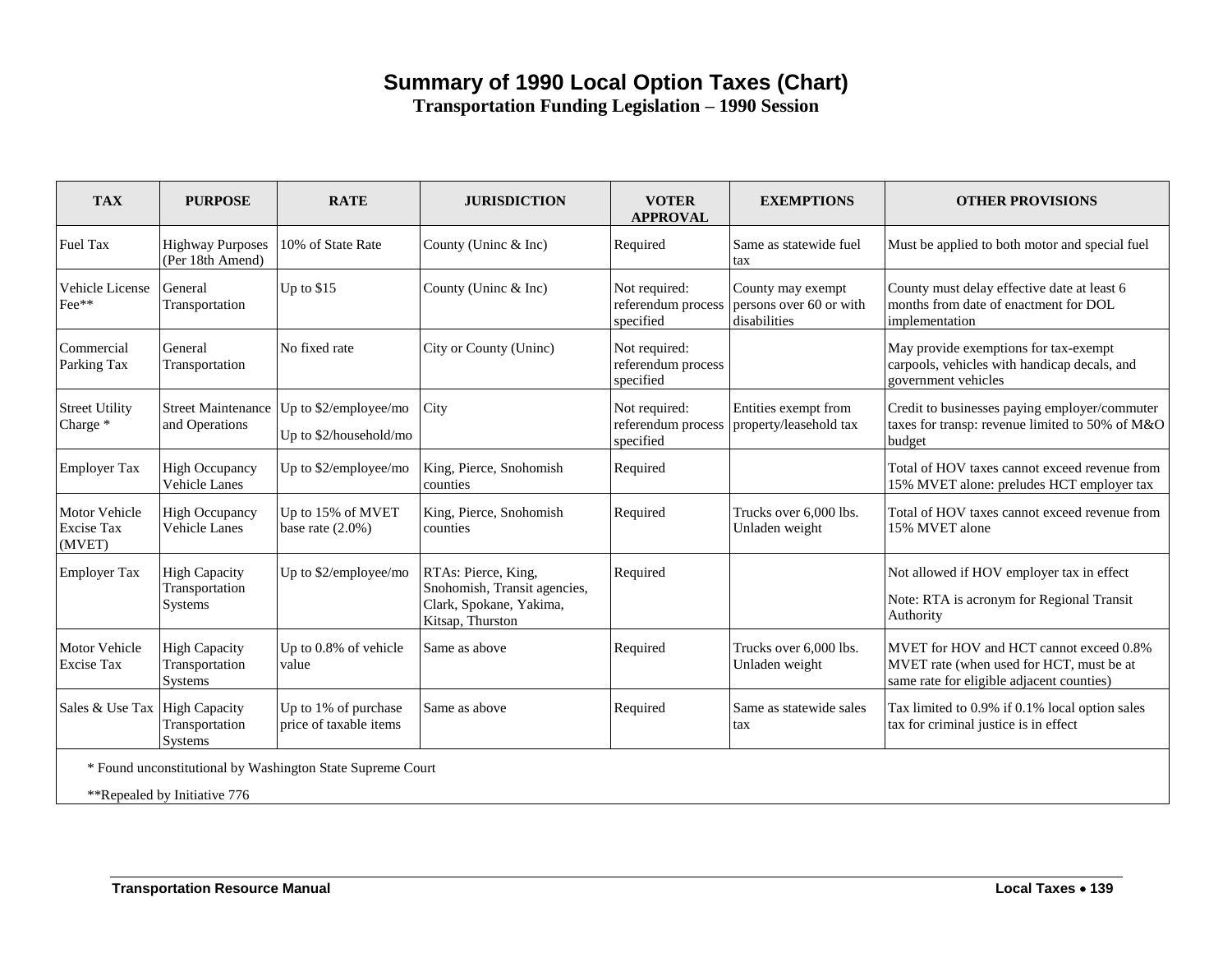# **Planning Requirements for 1990 Local Option Taxes**

# <span id="page-19-0"></span>*Fuel Tax, Vehicle License Fee, and Commercial Parking*

Jurisdictions imposing the local option fuel tax, vehicle license fee, or commercial parking tax for transportation purposes must comply with the following provisions (per RCW 82.80.070):

- Expenditures of revenues must be consistent with adopted local and regional transportation/land use comprehensive plans.
- Jurisdictions with more than 8,000 population must develop and adopt a transportation program.
- For new or expanded transportation projects, the priorities must be identified in the program.

# *Local Option Taxes for High Occupancy Vehicle (HOV) Systems*

The following provisions pertain to the local option motor vehicle excise tax or the employer tax authorized to support HOV systems (per 81.100 RCW):

- To impose local option taxes for HOV lanes, counties must adopt goals to reduce the proportion of single-occupant vehicles during peak commuting periods.
- Goals must address level of congestion; transit, vanpools, and carpools; employment density and employer size; parking; and consistency with goals of the Regional Transportation Plan.
- If the employer tax is imposed, credits must be provided to businesses with programs that reduce the number of single-occupant vehicle trips.
- Counties must develop plans in conjunction with cities, metropolitan planning organizations, and transit districts.
- Counties imposing local option taxes must enter into interlocal agreements with the Washington State Department of Transportation (WSDOT) to allow WSDOT, transit agencies, and cities to coordinate programming and operational decisions affecting the HOV system.